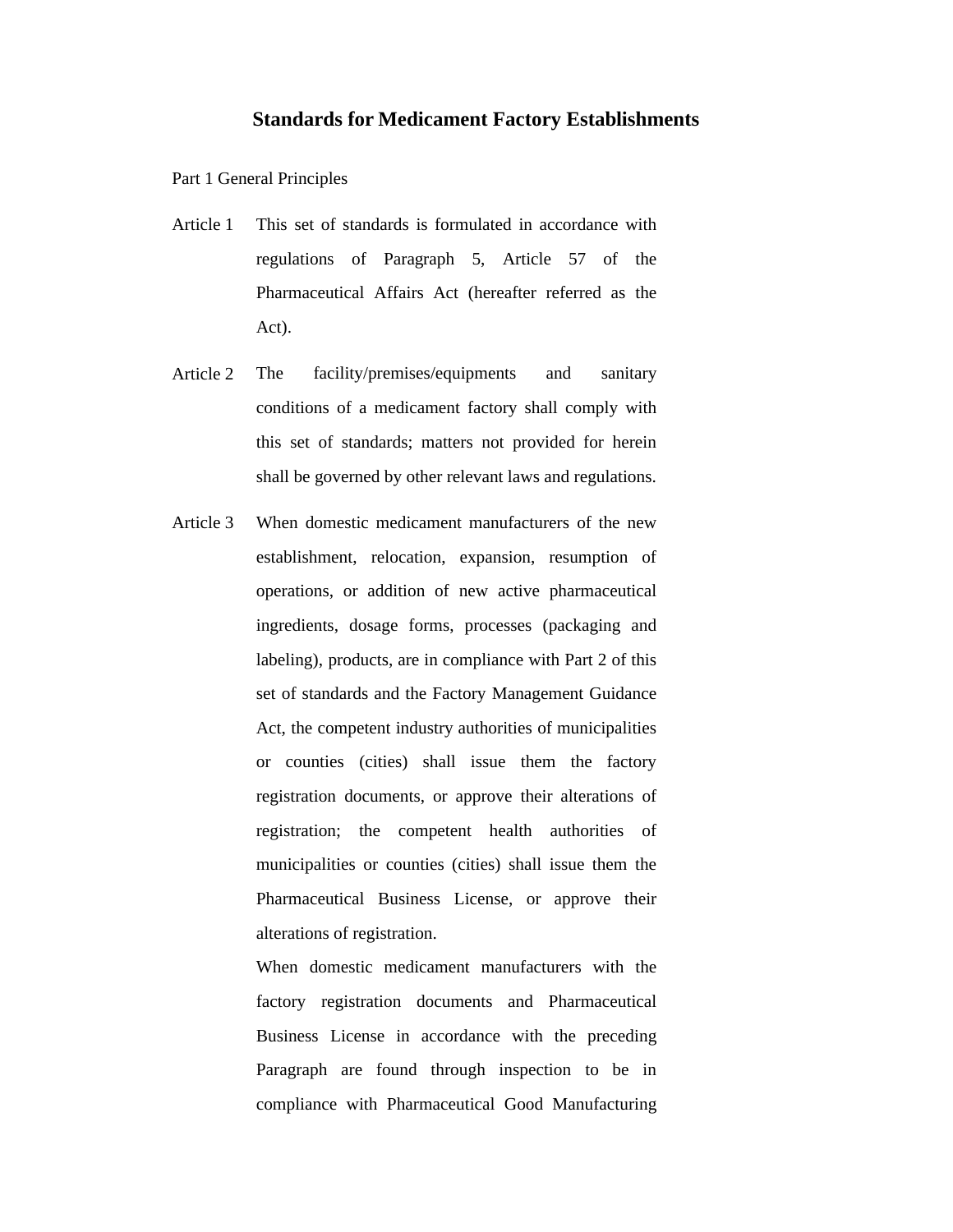Practice Regulations, regulated that manufacturers shall be issued the medicament manufacturing license for those items under good manufacturing practices for drug (medicinal products) or good manufacturing practices for medical devices by inspections by the central competent health authority.

When foreign medicament manufacturers are found through inspection to be in compliance with the Pharmaceutical Good Manufacturing Practice Regulations, said manufacturers shall be issued pharmaceutical GMP certificates or medical device GMP certificates of qualified items by inspections by the central competent health authority.

Part 2 Basic Requirements for the Factory Establishments

Article 4 Medicament factories shall possess the following basic requirements and common facilities:

> (1) Factory sites shall be situated in sanitary locations with fresh air; factory production, processing and packaging areas shall be constructed in accordance with relevant building codes, and located at a sufficient distance from factory boundaries to prevent pollution and fires; safety measures against pathogens implemented at factories and facilities that manufacture biopharmaceuticals or biotechnology products may not interfere with public health or safety; factory sewers shall be covered to prevent the entry and exit of animals to spread pathogens.

> (2) Factory buildings shall be solid and safe, and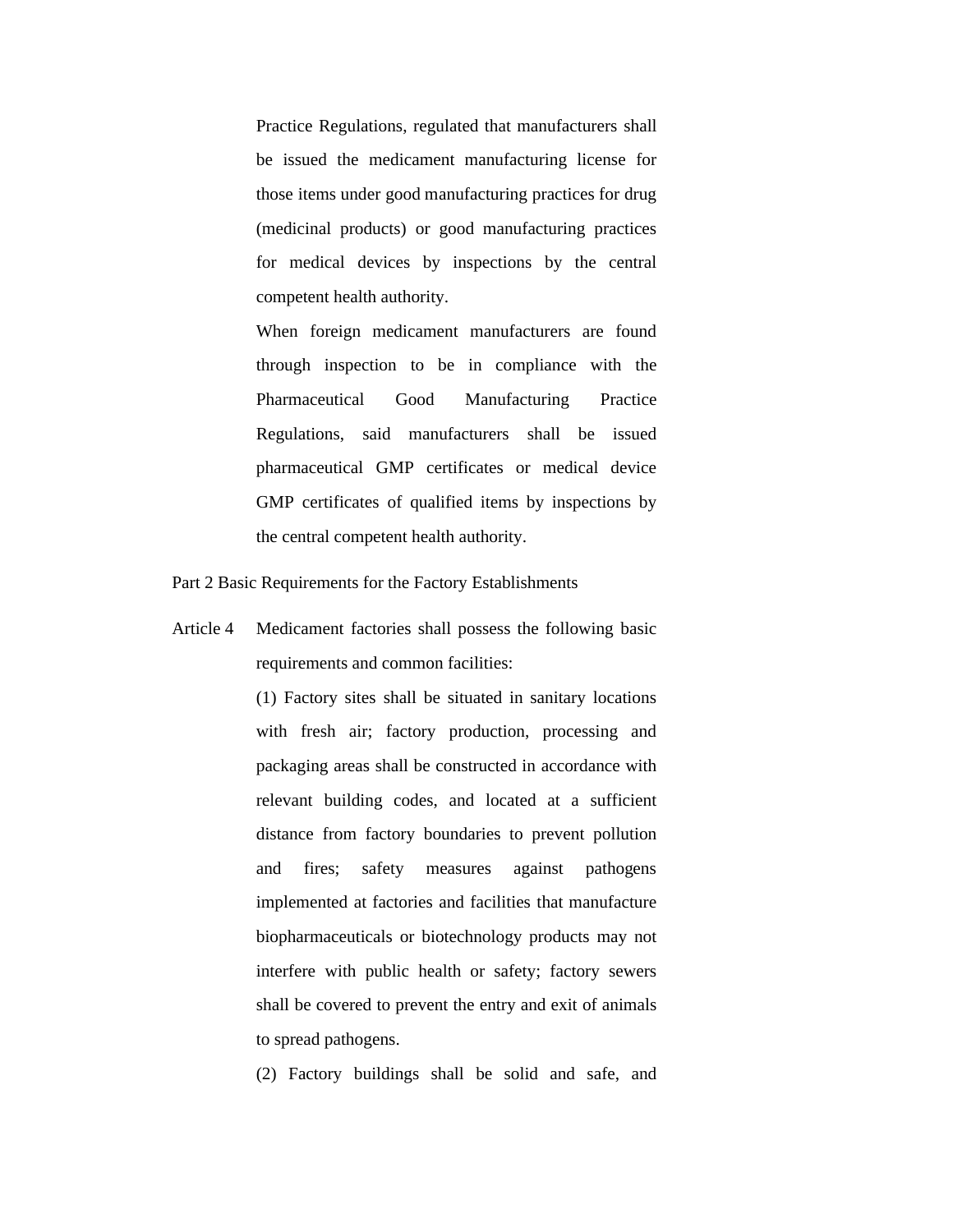designed to prevent rodents, insects and dust; interior ceilings, walls and floors shall be smooth and free of cracks and crevices, easy to clean, and non-conducive to the collection of dust; where necessary, materials that are easily cleaned and disinfected may be used; all operation areas shall be well illuminated and ventilated; where necessary, equipment for the regulation of temperature, humidity and air clean may be installed.

(3) Operation areas shall be clearly delineated (e.g. powder manufacturing room, liquid manufacturing room); in factories that environmental sanitation medicines are also manufactured, the operation areas shall be separated by an appropriate distance from manufacturing factories of other medicines; when necessary, separation walls may be installed.

(4) Warehouses for the storage of raw materials, supplies, semi-finished products and end products shall be established.

(5) There shall be facilities for the treatment of dust and powder, wastewater, hazardous wastes, toxic containers, hazardous gases, biological components and other hazardous components or materials.

(6) There shall be weighing facilities that comply with regulations, and they shall be rectified regularly.

(7) There shall be container washing facilities. Where container washing facilities are used in factories manufacturing eye drops, injectables and biopharmaceuticals or biotechnology products, special care shall be taken to prevent contamination, and said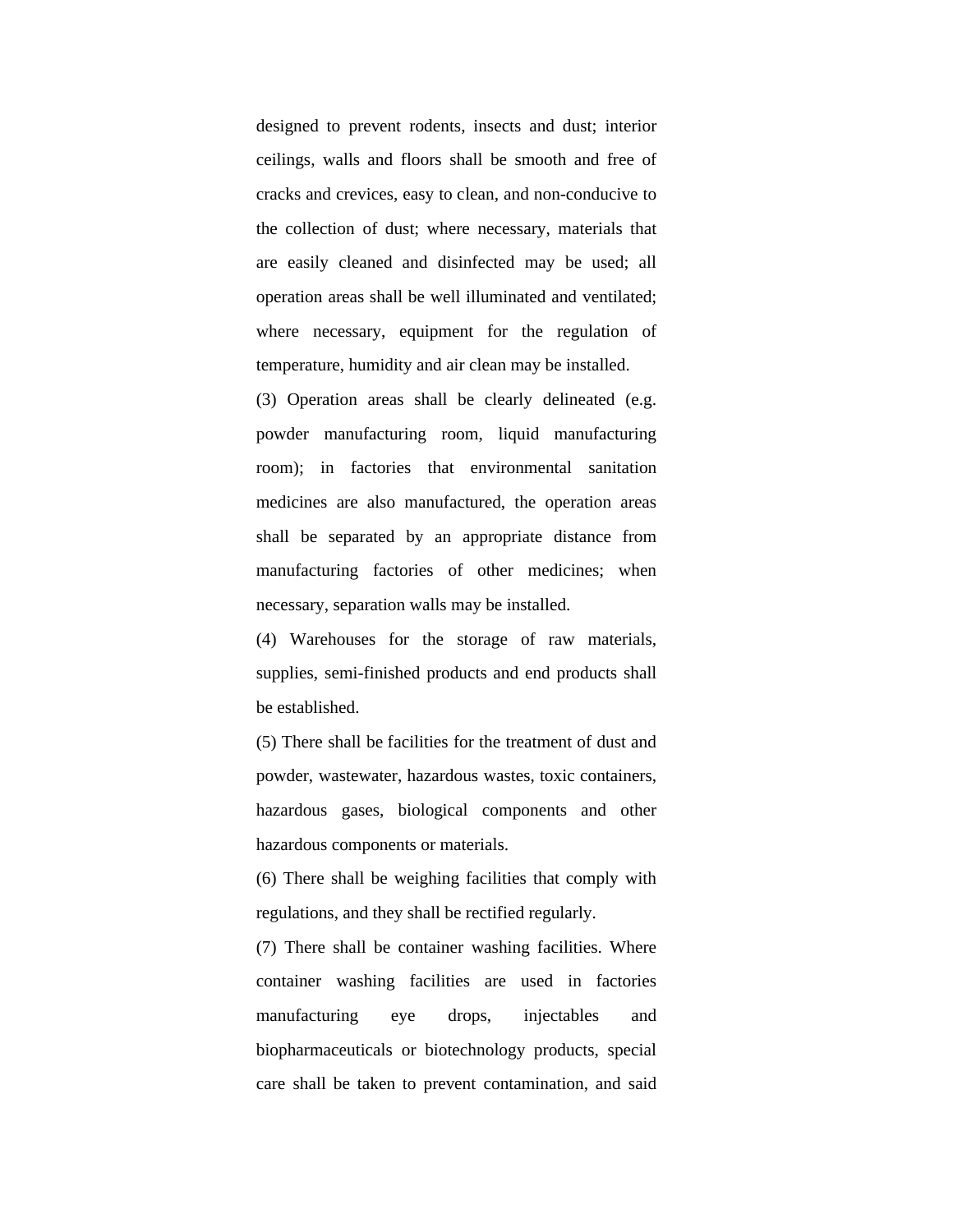facilities shall be installed separately.

(8) There shall be hand-washing facilities for employers, and facilities for the washing or sterilization of work clothes, caps, face masks, gloves and shoes. Employee lounges and shower rooms shall be established, as needed, outside of the operation areas; appropriate lavatory facilities shall be established in manufacturing and processing areas, separated from operation areas.

(9) There shall be testing departments (laboratory and instrument room), and appropriate testing equipment. However, if tests are conducted on a contract basis by an organization approved by the competent authority, in accordance with the Contract Drug Manufacturing and Testing Operating Principles, and clear document is provided, establishment of said facilities may be waived. (10) For operation areas involving flammable or hazardous raw materials, solvents, semi-finished or intermediate products and finished products, appropriate protective, first-aid and segregation facilities shall be installed.

Boilers, water pumps, vacuum pumps, compressors, general use water processing systems, purified water processing systems (ion exchange resin, etc.), water distillation systems, dust removal/exhaust systems, or air processing systems shall be installed as needed at medicament factories.

The various types of facilities mentioned in Subparagraph 6 through Subparagraph 10 of Paragraph 1 may be installed at medical device factories in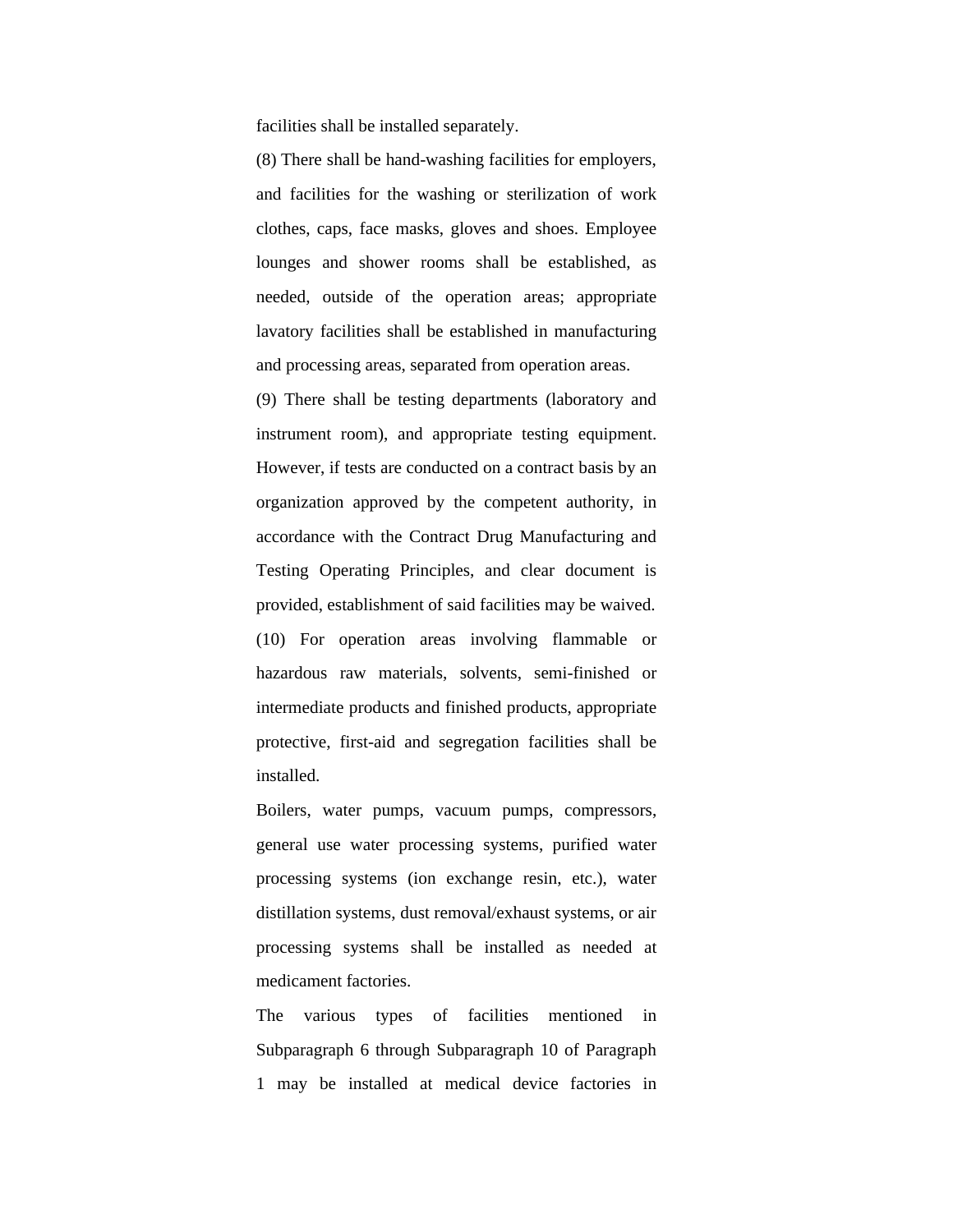accordance with actual needs.

Article 5 Facilities used to manufacture pharmaceuticals for internal use and intense toxic drugs for external use shall be kept strictly separate, and may not be used interchangeably.

> Facilities and equipment used to manufacture pharmaceuticals for humans and animals should be kept separately. Separate areas should be designated for manufacturing pharmaceuticals for humans and animals, unless those for animals meet the standard for humans.

- Article 6 Factories that manufacture pharmaceutical powders shall, as needed, install the following facilities:
	- (1) Pulverizing facilities;
	- (2) Screening facilities;
	- (3) Mixing facilities;
	- (4) Drying facilities;
	- (5) Dust collection facilities;
	- (6) Other relevant facilities.
- Article 7 Factories that manufacture hard/soft capsule pharmaceuticals shall, as needed, install the following facilities:
	- (1) Pulverizing facilities;
	- (2) Screening facilities;
	- (3) Mixing facilities;
	- (4) Drying facilities;
	- (5) Gelatin blending facilities;
	- (6) Soft gelatin processing facilities;
	- (7) Soft capsule filling and pressing facilities;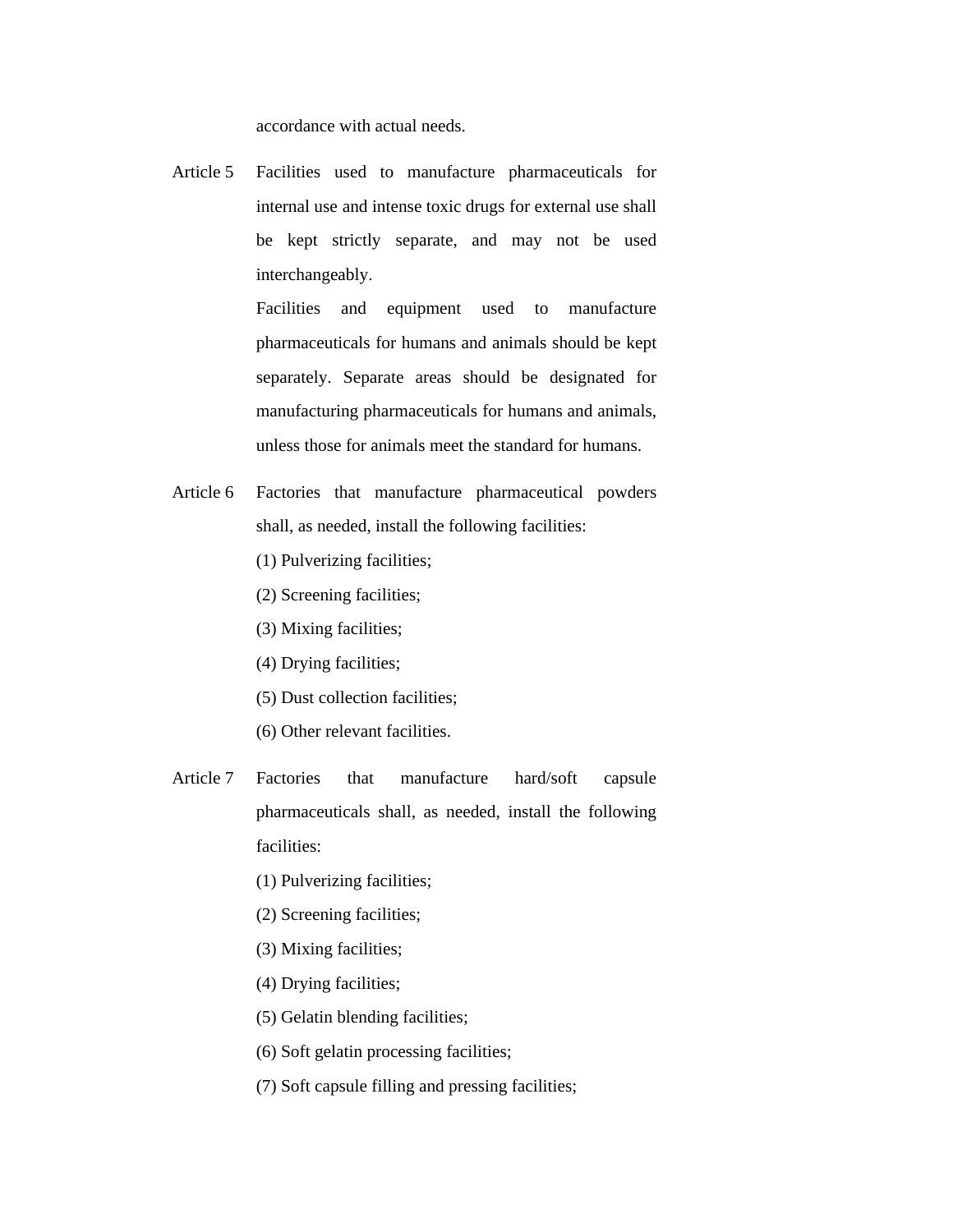(8) Automatic or semi-automatic capsule filling facilities;

(9) Dust collection facilities.

Facilities mentioned in Subparagraph 5 through Subparagraph 7 of the preceding Paragraph are commonly used in factories that produce soft capsules; areas where the facilities mentioned in Subparagraph 5 and Subparagraph 6 are installed shall be separate from other areas; areas where the facilities mentioned in Subparagraph 6 and Subparagraph 7 are installed must have equipment for the regulation of air temperature and humidity.

- Article 8 Factories that manufacture pharmaceutical granules, tablets (including tablets for eye use), coated tablets, or pills shall, as needed, install the following facilities:
	- (1) Pulverizing facilities;
	- (2) Screening facilities;
	- (3) Mixing or annealing facilities;
	- (4) Drying facilities;
	- (5) Granulating facilities;
	- (6) Milling facilities;

(7) Tablet pressing or pill making facilities;

(8) Gelatin or coating syrup blending, atomizing, coating, ventilation, drying, polishing facilities;

(9) Molding machines, buffing machines,

(10) Dust collection facilities.

Areas with the facilities mentioned in Subparagraph 8 shall be separated from other areas.

Factories that manufacture tablets for eye use shall, as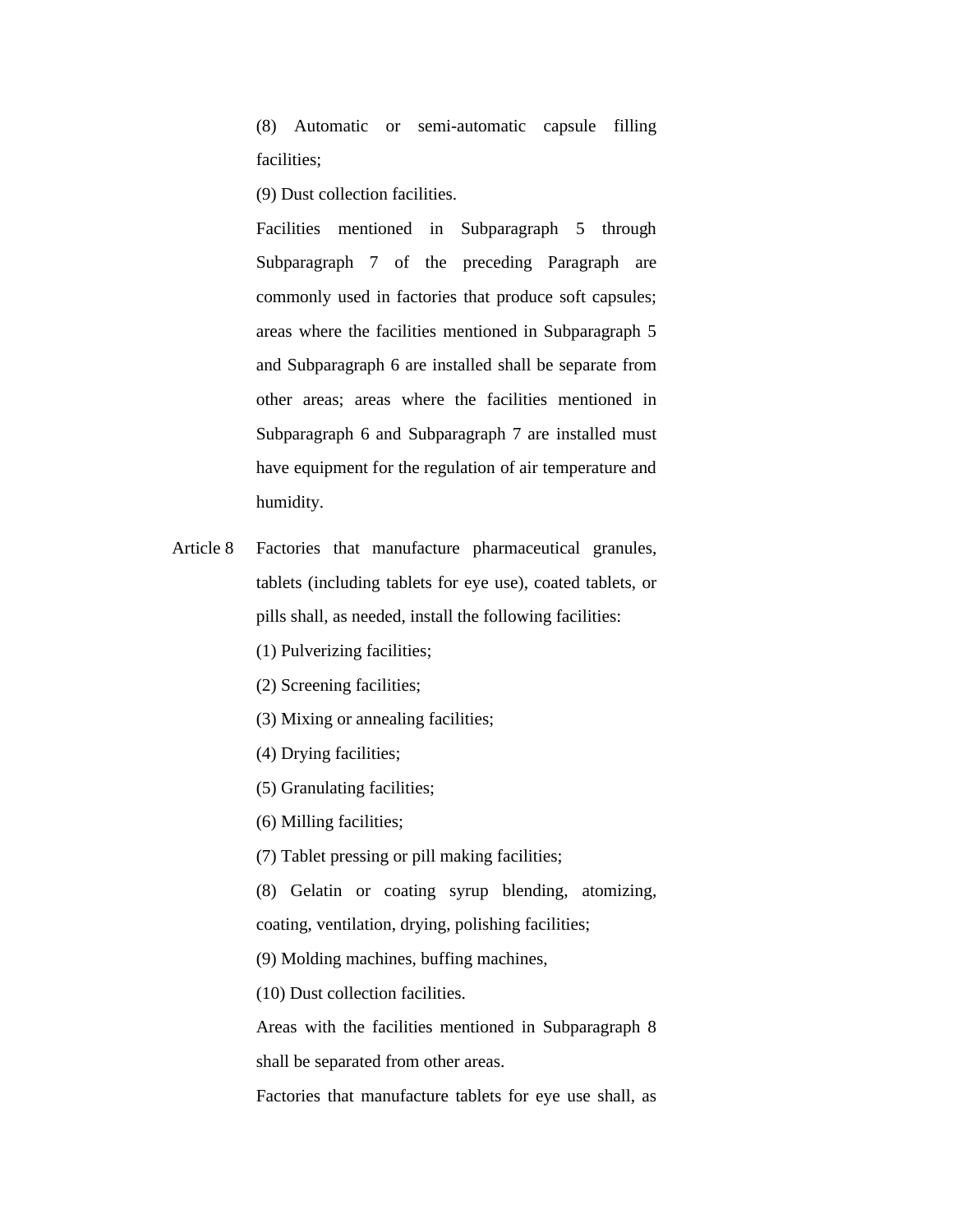needed, install the following facilities: sterilization, air clean, aseptic filling (packaging), and sterility testing.

- Article 9 Factories that manufacture pharmaceutical emulsions shall, as needed, install the following facilities:
	- (1) Emulsion stirring facilities;
	- (2) Emulsion blending facilities;
	- (3) Emulsion filling (packaging) facilities.
- Article 10 Factories that manufacture pharmaceutical suspensions, tinctures, extracts, fluid extracts or liquid preparations (including eye drops, hemodialysis solutions and lavage solutions) shall, as needed, install the following facilities:

(1) Facilities for the manufacturing of distilled water distillation or purified water;

(2) Liquid blending containers, settling tanks or ceramic vats;

- (3) Percolation facilities;
- (4) Soaking facilities;
- (5) Filtration facilities;
- (6) Stirring facilities;

(7) Quantitative filling (packaging) and container sealing facilities;

(8) Heat compression (pressure-reduction) facilities;

(9) Sterilization facilities.

Factories that manufacture eye drops shall, as needed, install the other following facilities: air clean, aseptic filling (packaging), and sterility test facilities.

Article 11 Factories that manufacture pharmaceutical aerosols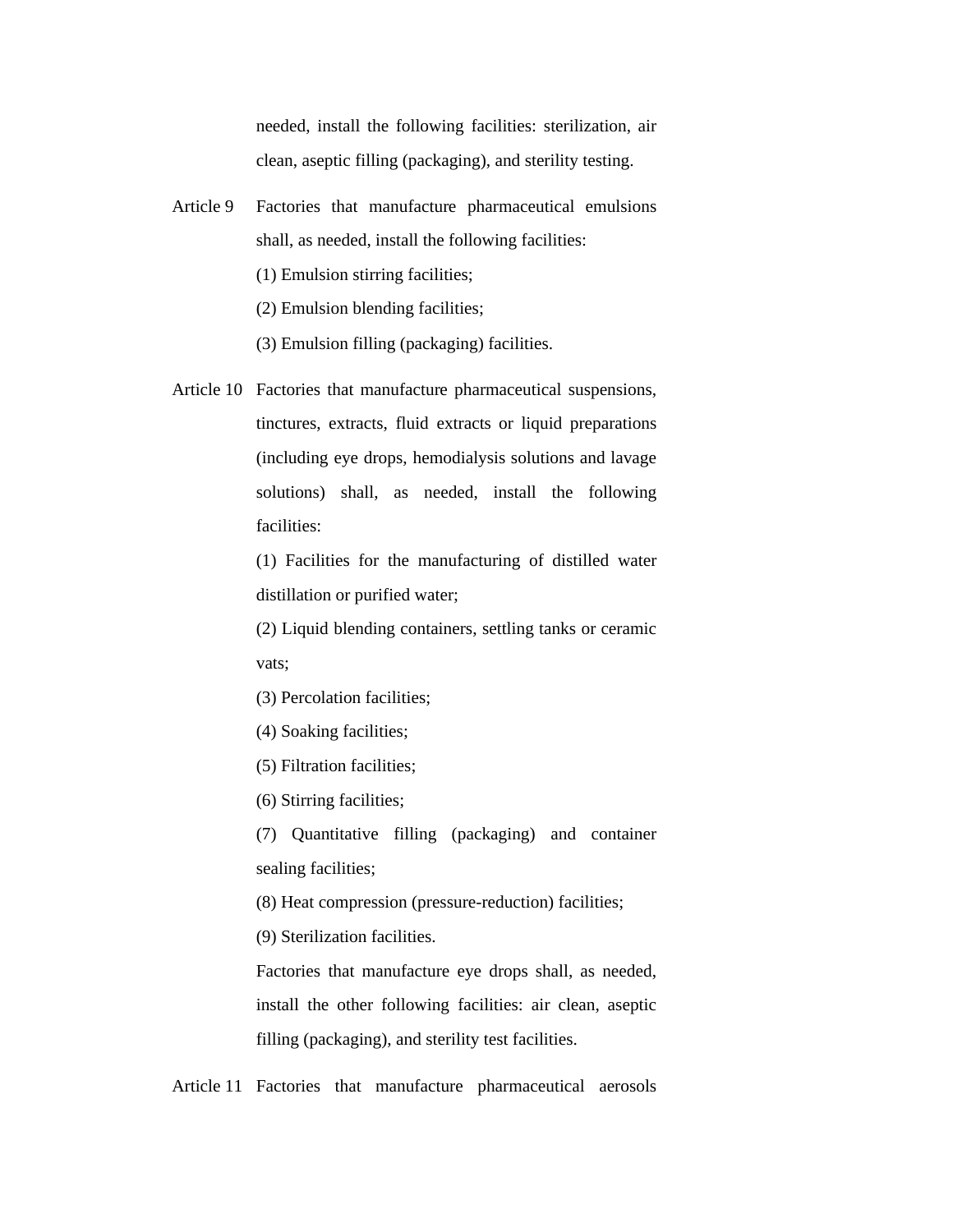shall, as needed, install the following facilities:

(1) Stirring facilities;

(2) Filling facilities.

- Article 12 Factories that manufacture pharmaceutical ointments (including eye ointments) or suppositories shall, as needed, install the following facilities:
	- (1) Powder grinding facilities;
	- (2) Screening facilities;

(3) Heating vat;

(4) Blending facilities;

(5) Filling (packaging) facilities;

(6) Ointment tube sealing facilities;

(7) Suppository molding facilities;

(8) Sterilization, air purification, aseptic filling (packaging) and sterility test facilities;

(9) Dust collection facilities.

For factories that do not make use of ointment tubes, the installation of facilities mentioned in Subparagraph 5 and Subparagraph 6 of the preceding Paragraph may be waived.

Factories that manufacture eye ointments shall, as needed, install the other following facilities: air clean, aseptic filling (packaging), and sterility test facilities.

Article 13 Factories that manufacture pharmaceutical sticks shall, as needed, install the following facilities:

(1) Mixing facilities;

(2) Filling facilities.

Article 14 Factories that manufacture pharmaceutical patches shall,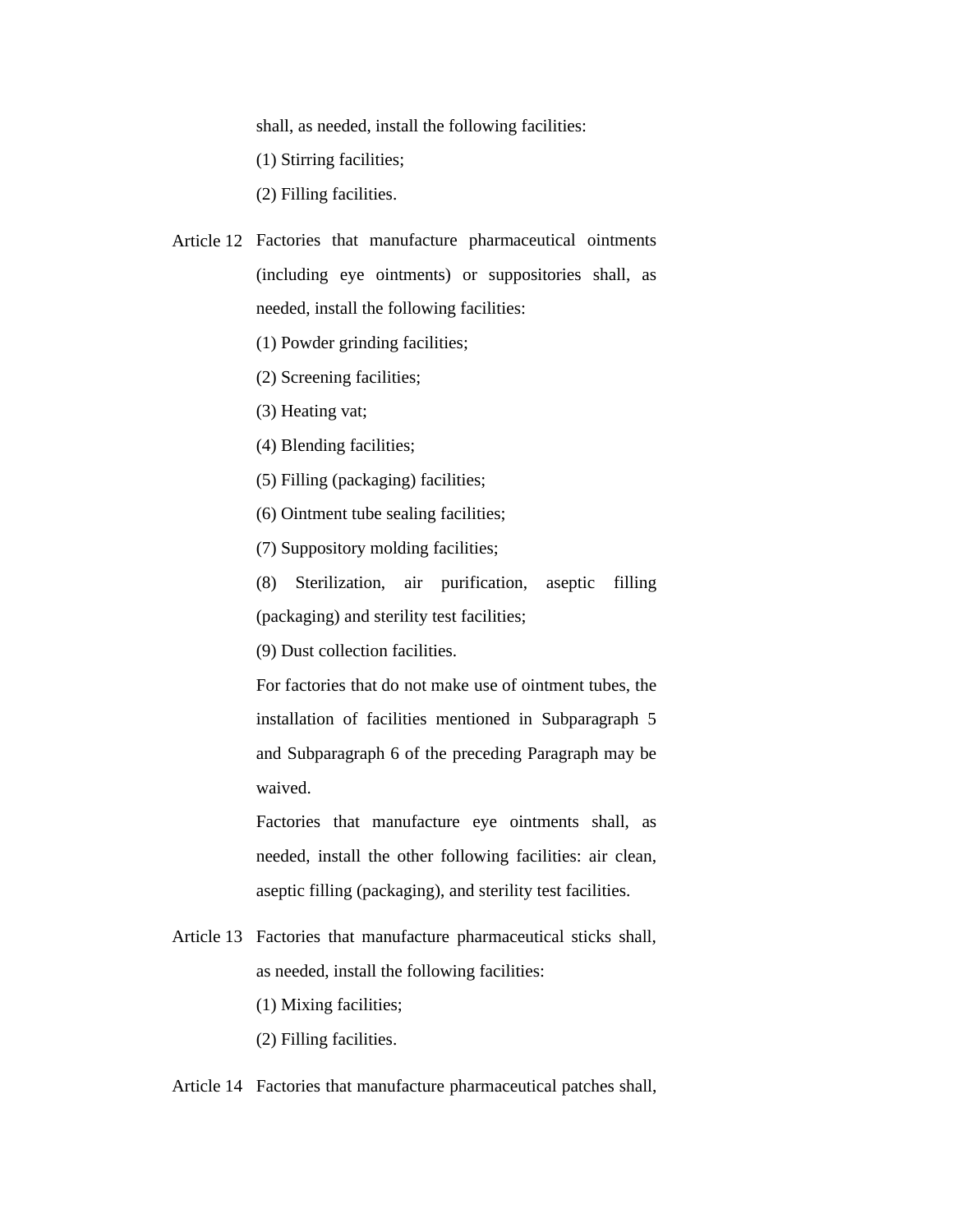as needed, install the following facilities:

(1) Heating facilities;

(2) Stirring and kneading facilities;

(3) Coating facilities;

(4) Cutting facilities.

Article 15 Factories that manufacture pharmaceutical implants shall, as needed, install the following facilities:

(1) Pressing or molding facilities;

(2) Sterilization facilities.

Article 16 Factories that manufacture injectables (including dialysates) shall, as needed, install the following facilities:

(1) Facilities for the production of water for injectables;

(2) Ampoule cutting facilities;

(3) Container drying, sterilization, cooling and storage facilities; must effectively sterilize containers and prevent contamination;

(4) Injectable solution filtering facilities; must include cooling element and pathogen filter; for injectables in powder form, this requirement may be waived;

(5) Filling facilities with precise measuring capabilities;

(6) Injectables container sealing facilities;

(7) Sterilization facilities;

(8) Injectables container seal and leak testing facilities;

(9) Injectables foreign matter testing facilities;

(10) Distillation room (for employees' washing and distillation);

(11) Changing room (for employees to changed into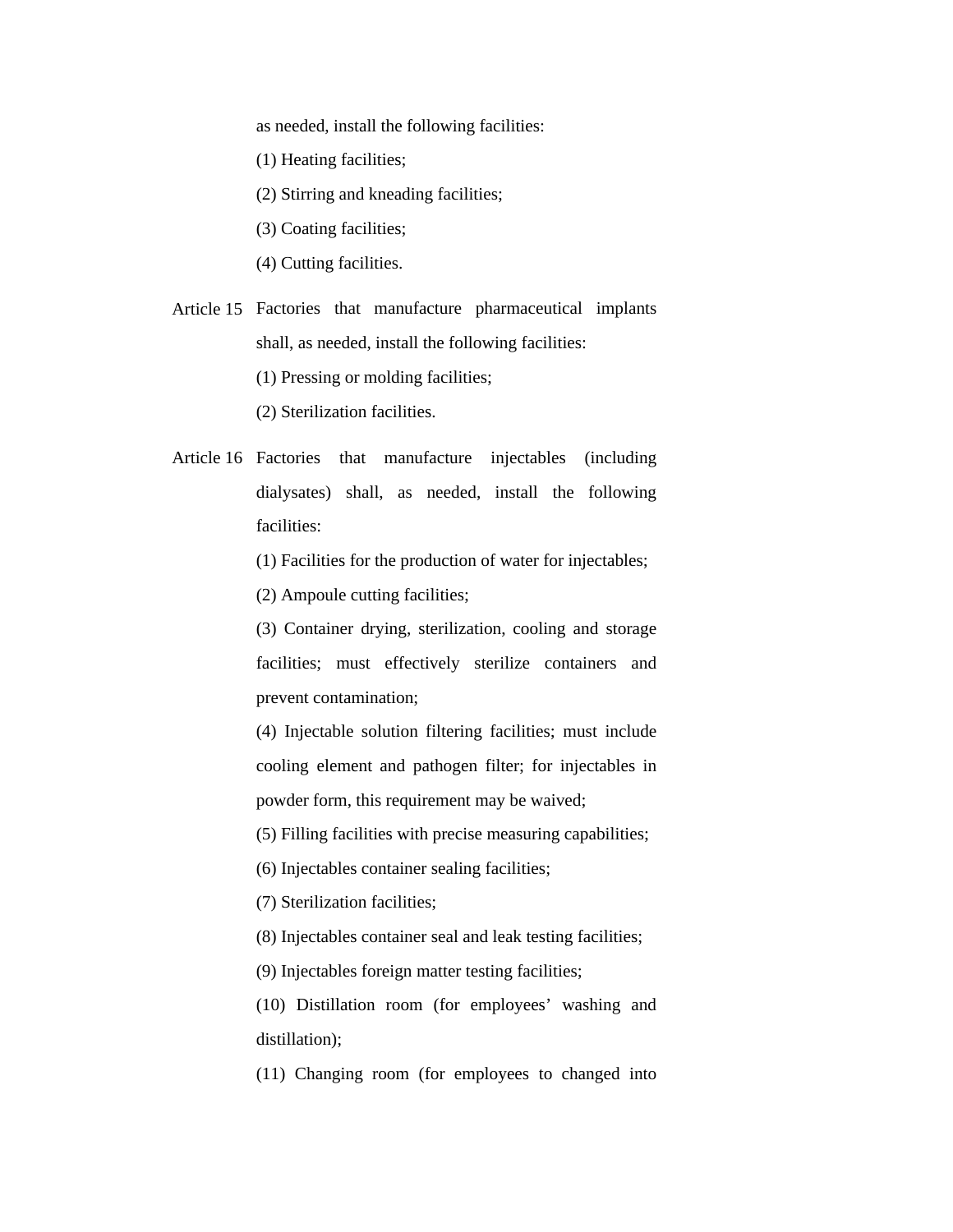sterilized work clothes, caps, face masks, gloves and shoes);

(12) Drug solution preparation room;

(13) Drug solution filling and container sealing room;

(14) Animal experiment area, facilities and equipment, equipped with necessary animals and breeding and observation areas;

(15) Area, facilities and equipment necessary for conducting plate count, sterility tests and other tests;

(16) Freeze-drying facilities.

The rooms mentioned in Subparagraph 12 and Subparagraph 13 of the preceding Paragraph shall be strictly separated from other operation areas; they shall be equipped with double doors that seal tightly, air clean and sterilization facilities, and facilities for the regulation of temperature and humidity.

For pyrogen testing, priority shall be given to replacing testing on live animals with alternative techniques.

Article 17 Factories that manufacture antibiotics shall, as needed, install the following facilities:

1. For injectable antibiotics

(1) For liquid form antibiotics, the facilities mentioned in preceding one article shall be installed; for power form antibiotics, relevant facilities in Article 16 shall be installed in accordance with actual needs, and aseptic filling (packaging) facilities with appropriate temperature and humidity control capabilities, and automatic or semi-automatic precision scales shall also be installed additionally.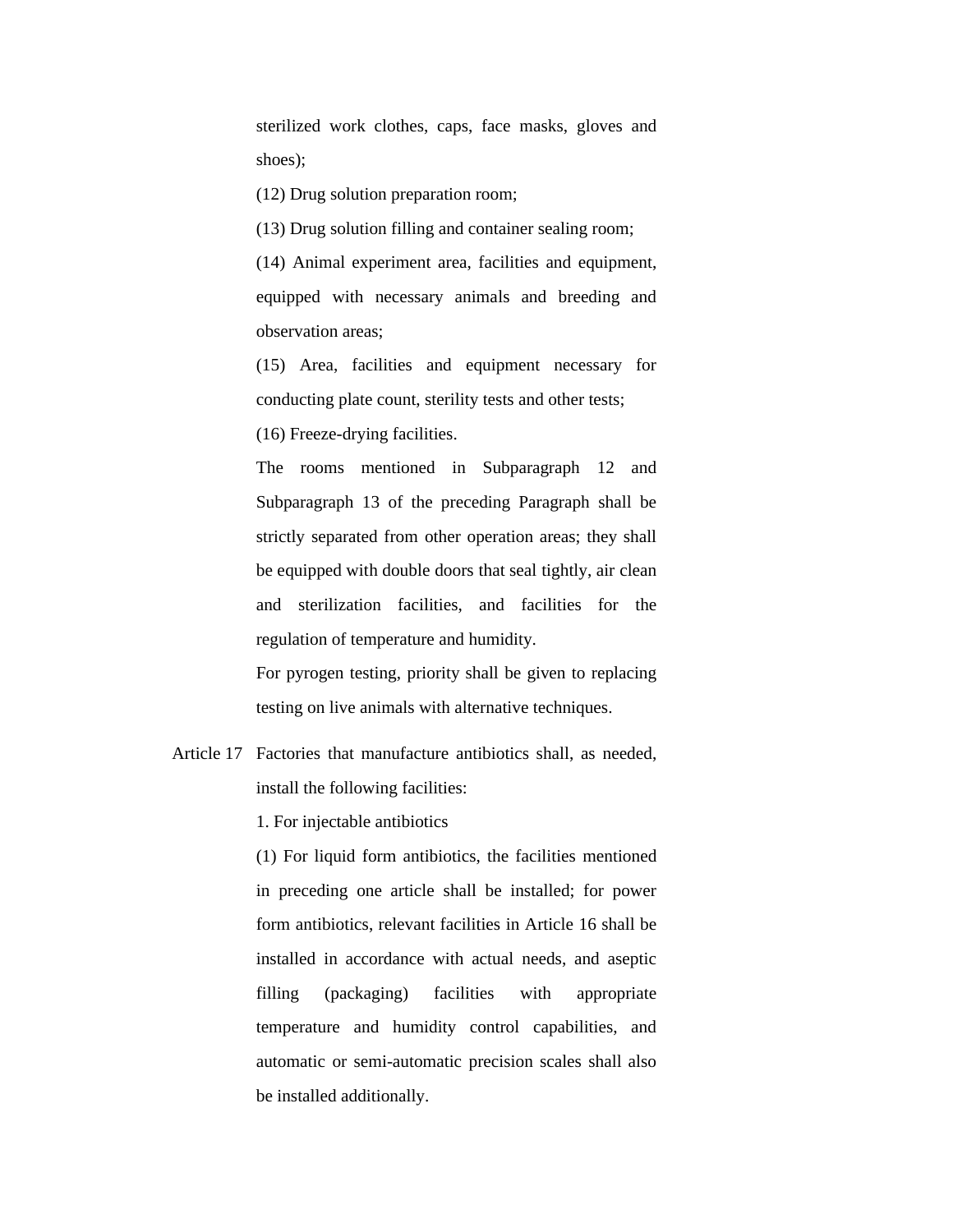(2) Doors/windows that open to the exterior shall be double doors/windows that seal tightly.

(3) There shall be potency and safety testing facilities for antibiotic raw materials and products.

(4) Preparation rooms (for drying, sterilization and storage of packaging materials and containers, and other preparatory tasks related to packaging) and packaging rooms (with appropriate temperature and humidity control capabilities, and automatic or semi-automatic precision scales) shall be installed in processing and packaging areas.

2. For non-injectable antibiotics (including capsules, tablets, liquids, ointments, etc.): The various types of facilities described in the rules governing each dosage form shall be installed; in processing and packaging areas, air clean and sterilization equipment, and equipment for the regulation of temperature and humidity, shall be installed in accordance with actual needs; furthermore, the facilities mentioned in Item 2 and Item 3 of the preceding Subparagraph shall also be installed.

3. Manufacturing, processing, re-packaging, packaging and other operation areas used in the manufacturing of penicillin products shall be located in a completely separate building; the air processing system for this building shall be independent from the systems of other drug production areas.

Article 18 Factories that manufacture biopharmaceuticals or biotechnology products shall have operation areas with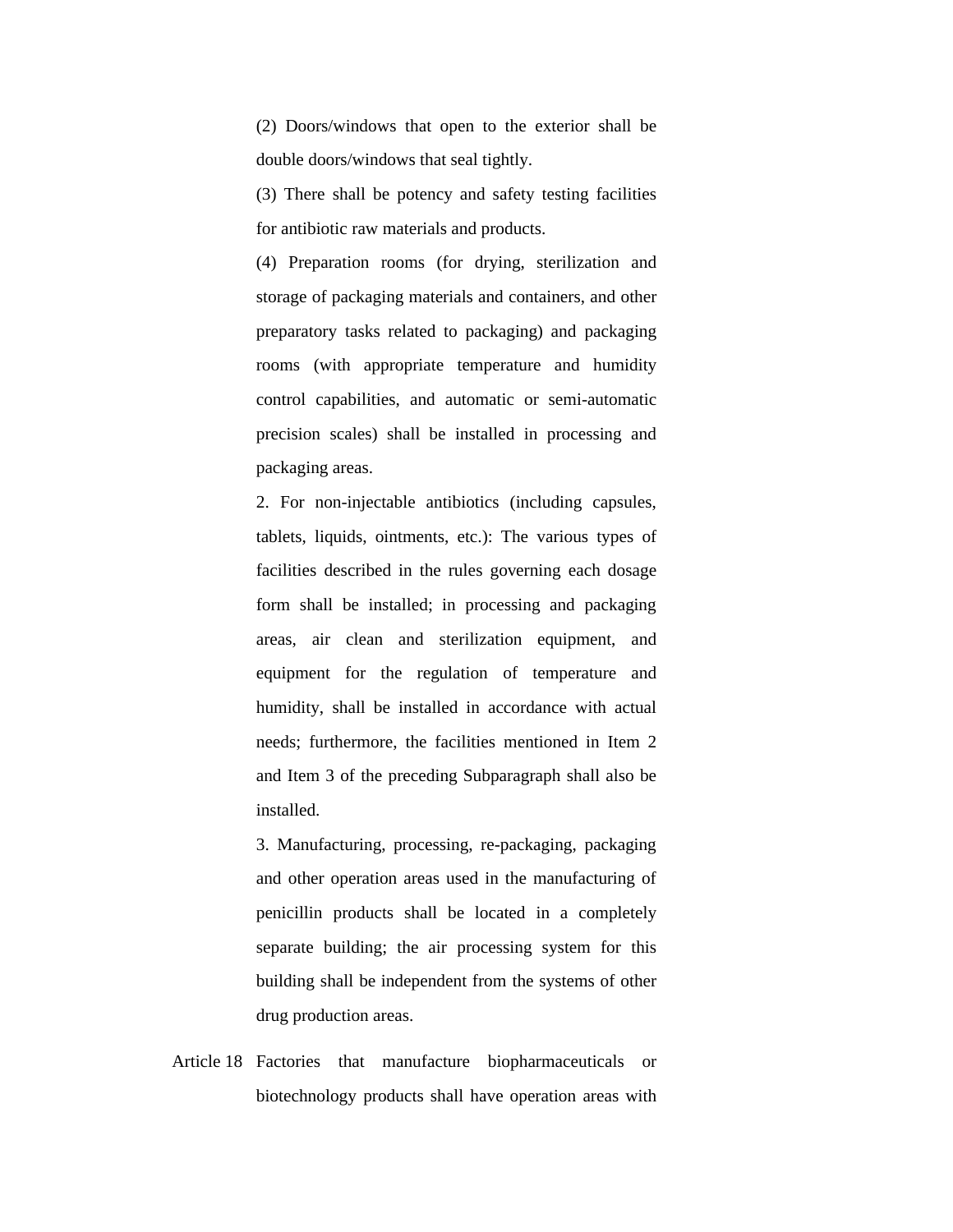interior ceilings, walls, doors, floors and other structural components that are easily cleaned and disinfected; and shall also, as needed, install the following facilities:

(1) Facilities for the breeding and segregation of animals used in manufacturing and testing, and animals that have been inoculated with microorganisms;

(2) Areas, facilities and equipment for safety testing and bioassaying;

(3) Factories that collect animal blood or use other animal products in the manufacturing of vaccines shall possess water sources and facilities sufficient for required rinsing.

(4) Waste water removal and disinfection facilities shall be installed in the operation areas.

(5) Microorganism culturing facilities;

(6) Microorganism filtering facilities;

(7) Microorganism inoculation and collection facilities;

(8) Freeze-drying facilities;

(9) Dilution facilities;

(10) Filling (packaging) and container sealing facilities;

(11) Microorganism storage facilities;

(12) Intermediate and end product storage facilities; said facilities should be kept at temperatures appropriate to each type of product stored.

(13) Blending solution and culture medium production facilities;

(14) Pre-use and post-use sterilization and disinfection facilities for containers, solutions and culture mediums used in manufacturing and testing;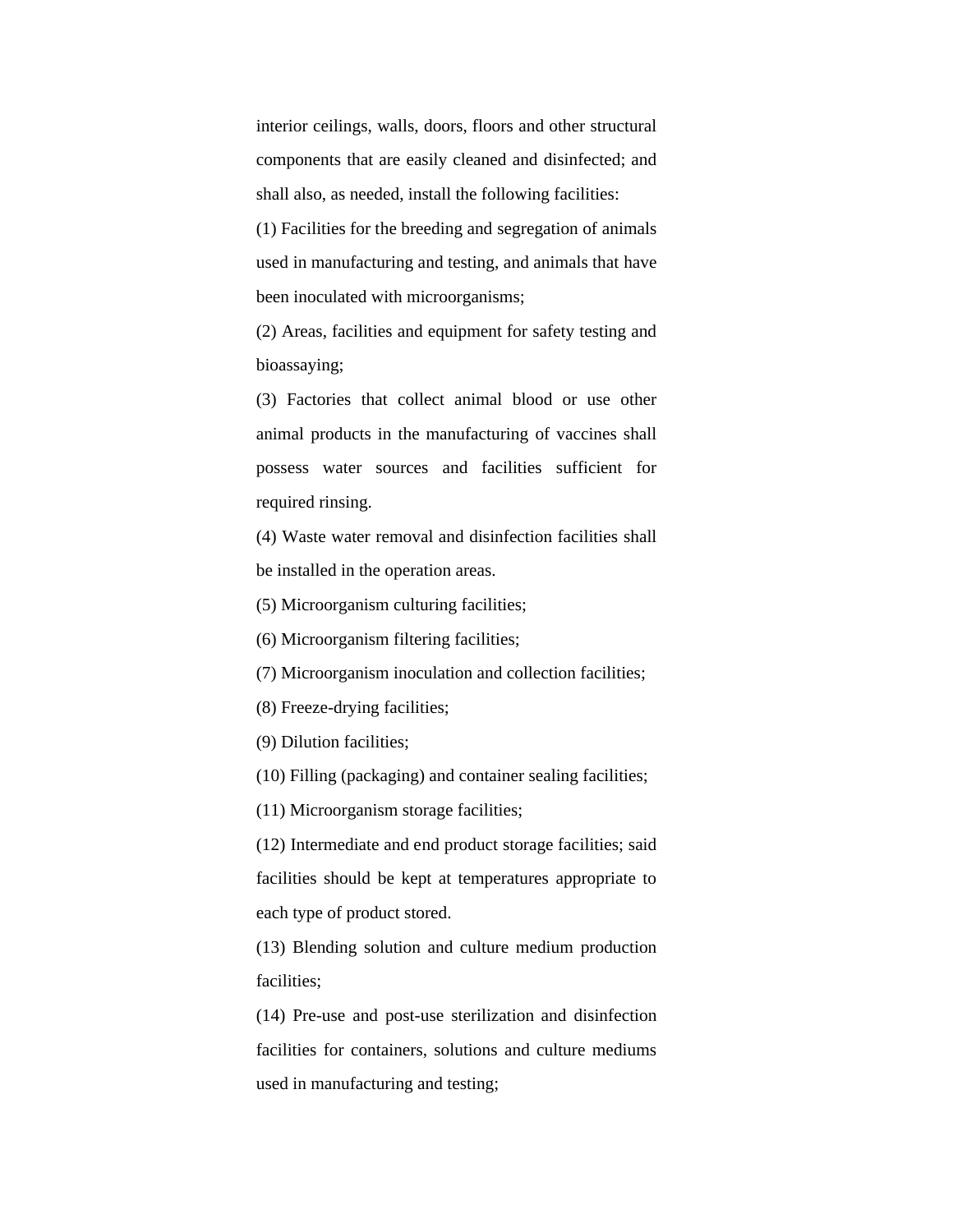(15) Thermostats, sterilization facilities, refrigeration and freezing facilities, automatic regulators, thermometers and necessary recording instruments; (16) Facilities for the incineration or destruction of animal remains and other waste materials;

(17) Employees' changing and bathing facilities;

(18) Animal dissection and organ grinding facilities;

(19) Other relevant facilities.

Areas where spores, bacteria or viruses are handled shall be completely separated from other areas.

Areas with the facilities mentioned in Subparagraph 7 through Subparagraph 10 of Paragraph 1 shall be aseptic facilities, and shall be equipped with necessary aseptic air conditioners. Areas with the facilities mentioned in Subparagraph 10 of Paragraph 1 shall be aseptic air conditioners with dehumidifying capabilities.

- Article 19 Factories that grind Chinese herbal medicines shall, as needed, install the following facilities:
	- (1) Pulverizing facilities;
	- (2) Screening facilities;
	- (3) Drying facilities;
	- (4) Dust collection facilities;
	- (5) Re-packaging and packaging facilities.
- Article 20 Factories that concoct sliced Chinese herbal medicines shall, as needed, install the following facilities:
	- (1) Sorting and processing facilities;
	- (2) Slice processing facilities;
	- (3) Slicing facilities;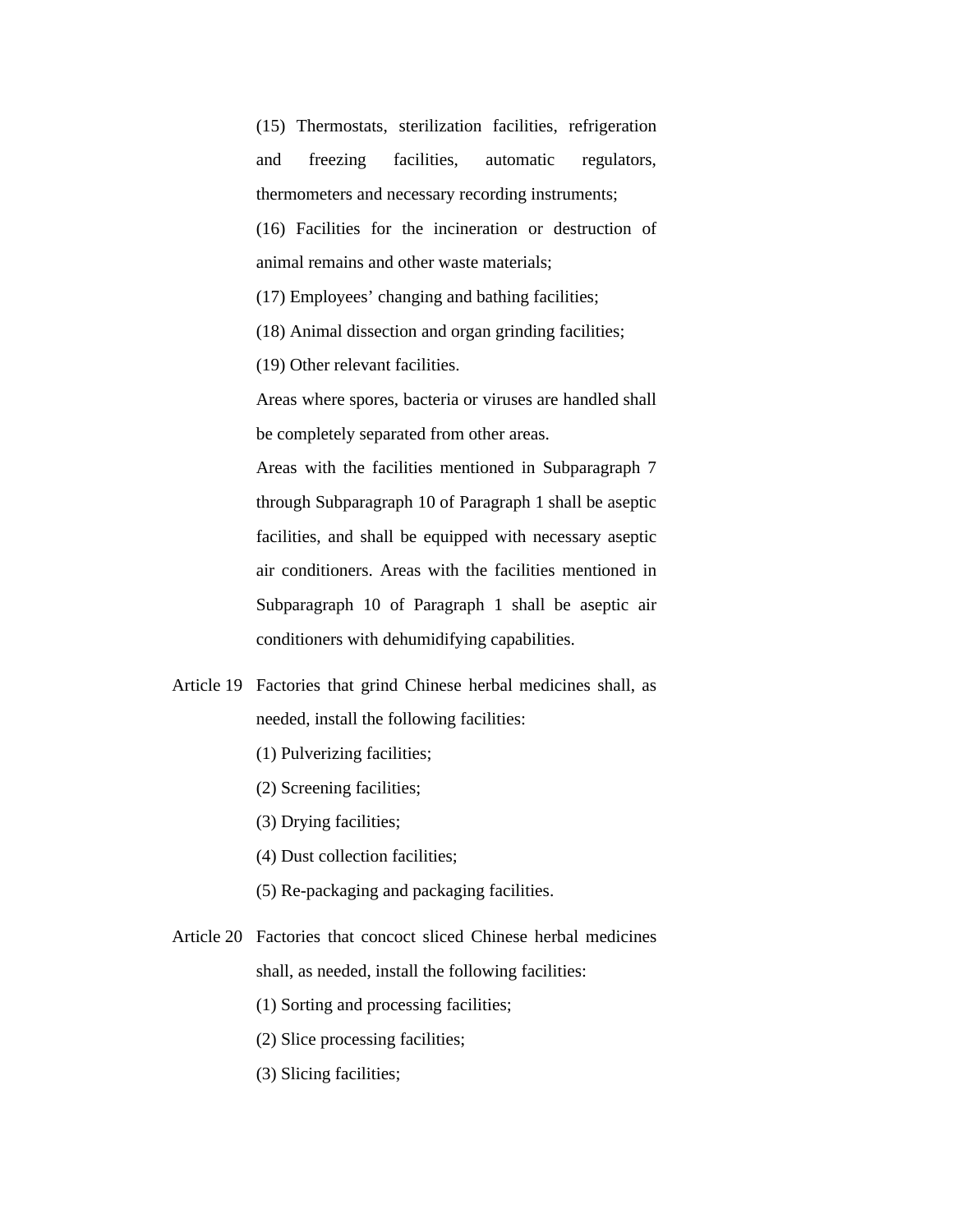(4) Drying facilities;

(5) Concocting facilities;

(6) Re-packaging and packaging facilities;

(7) Other relevant facilities.

Article 21 Factories that manufacture Chinese herbal plasters/poultices and adhesive pads shall, as needed, install the following facilities:

(1) Pulverizing facilities;

(2) Mixing facilities;

- (3) Paste boiling vat and stirring facilities;
- (4) Plaster coating facilities;
- (5) Cutting facilities.
- Article 22 Factories that manufacture flaked Chinese herbal medicines shall, as needed, install the following facilities:
	- (1) Slicing (mincing) facilities;
	- (2) Screening facilities;
	- (3) Mixing facilities;
	- (4) Drying facilities.
- Article 23 Factories that manufacture Chinese herbal liquids, essences, liquors, syrups, or jellies shall, as needed, install the following facilities:
	- (1) Cutting (mincing) facilities;
	- (2) Soaking facilities;
	- (3) Filtering facilities;
	- (4) Boiling or concentration facilities;
	- (5) Distillation facilities;
	- (6) Stirring facilities;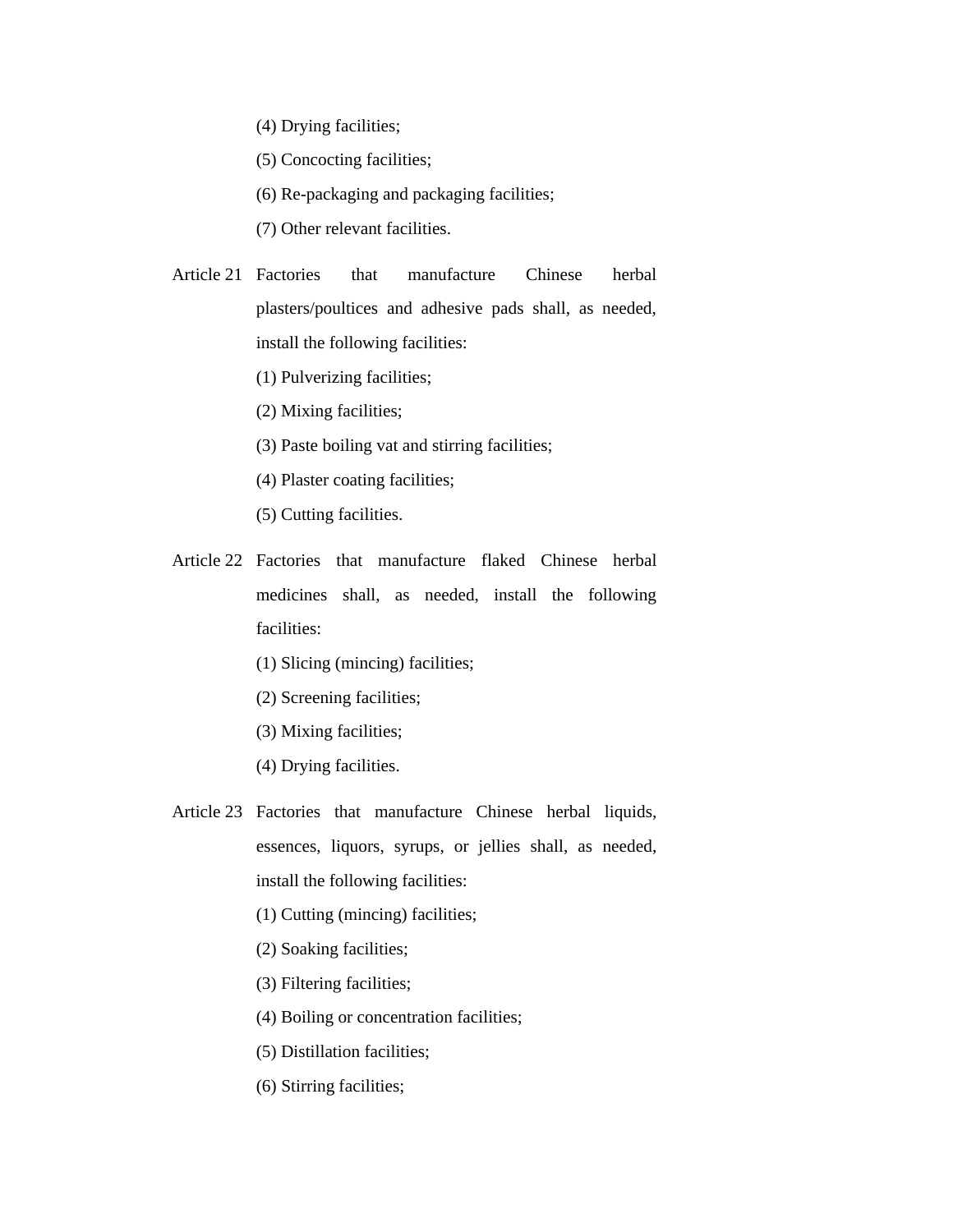(7) Liquid filling (packaging) facilities;

(8) Gel casters and gel cutters.

- Article 24 Factories that manufacture Chinese herbal concentrates shall, as needed, install the following facilities:
	- (1) Cutting (mincing) facilities;
	- (2) Extracting facilities;
	- (3) Filtering facilities;
	- (4) Pressure-reducing and concentration facilities;
	- (5) Thermostatic or vacuum drying facilities.
- Article 25 Factories that manufacture hard gelatin capsule shells shall, as needed, install the following facilities:
	- (1) Gelatin dissolving facilities;
	- (2) Molding facilities;
	- (3) Drying facilities;
	- (4) Capsule cutting and joining facilities;
	- (5) Sterilization and distillation facilities;
	- (6) Microorganism testing facilities;

(7) Operation areas shall be installed with air clean facilities, and facilities for the regulation of temperature and humidity.

- Article 26 Factories that manufacture medicinal gases shall, as needed, install the following facilities:
	- (1) Storage facilities;
	- (2) Vaporizing facilities;
	- (3) Air compression facilities;
	- (4) Purifying facilities;
	- (5) Filling facilities;
	- (6) Separation facilities;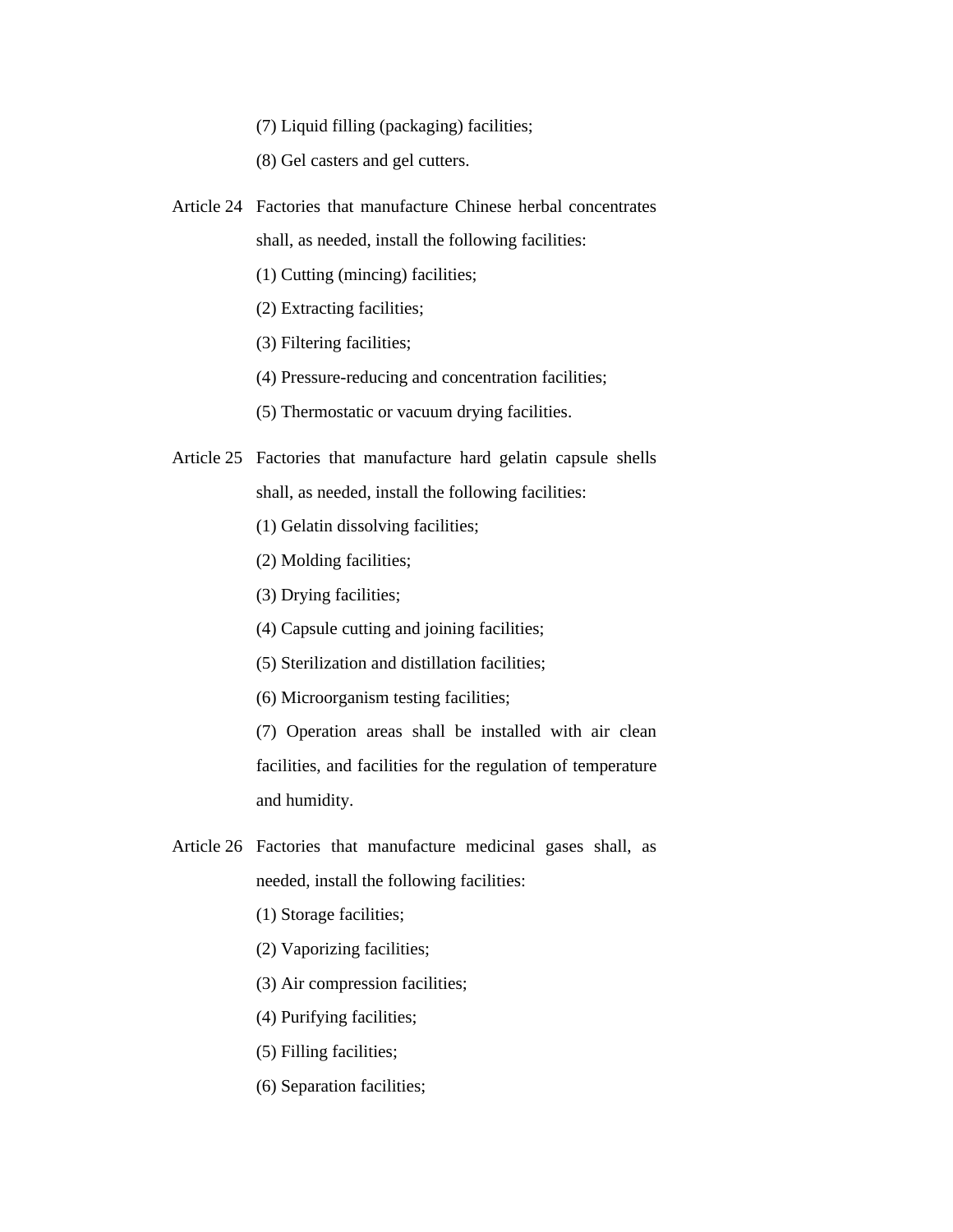(7) Synthesis facilities.

Article 27 In factories that manufacture medical materials, operation areas shall be separated based on the type of material produced; they shall also, as needed, install the following facilities:

> (1) Cotton fluffing, spreading or carding machines; where these procedures are contracted out to other factories, installation of said facilities may be waived.

(2) Pressure degreasing facilities;

(3) Rinsing facilities;

(4) Dehydration facilities;

(5) Drying facilities (drying room);

(6) Spinning machines, weaving machines and other textile facilities; where these procedures are contracted out to textile factories, installation of said facilities may be waived.

(7) Gauze cutting facilities;

(8) Bandage cutting facilities;

(9) Appropriate facilities to prevent recontamination of gauze and bandages after drying;

(10) Tape adhesive or medical material annealing facilities;

(11) Soaking and blending facilities; to be installed at factories using the solvent method;

(12) Coating facilities;

(13) Drying and sterilizing facilities;

(14) Ground fabric processing facilities;

(15) Fabric cutting and rolling facilities;

(16) Soaking and drying facilities for medicinal gauze;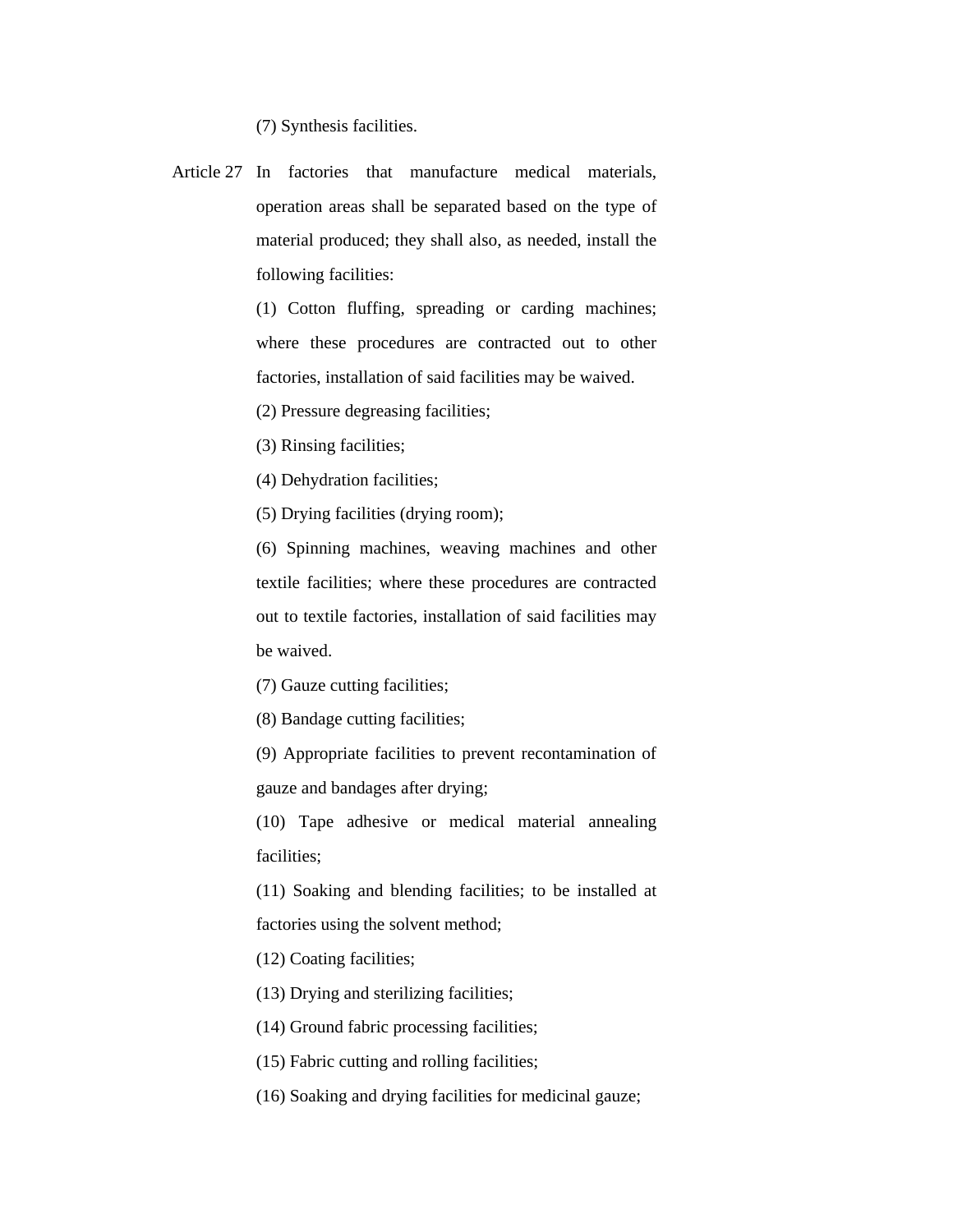(17) Aseptic testing facilities for semi-finished and end products shall be installed as needed.

The facilities mentioned in Subparagraph 1 through Subparagraph 5 of the preceding Paragraph are commonly used in the manufacturing of degreased cotton; the facilities mentioned in Subparagraph 2 through Subparagraph 8 are commonly used in the manufacturing of medicinal gauze and bandages; the facilities mentioned in Subparagraph 10 through Subparagraph 15 are commonly used in the manufacturing of adhesive tape; the facilities mentioned in Subparagraph 15 and Subparagraph 16 are commonly used in the manufacturing of first aid adhesive tape and medicinal gauze.

- Article 28 Factories that manufacture syringes shall, as needed, install the following facilities:
	- (1) Gas processing facilities;
	- (2) Grinding processing facilities;
	- (3) Graduation mark facilities;
	- (4) Syringe joint inspection facilities;
	- (5) Glass alkalinity testing facilities;
	- (6) Crack detecting facilities;
	- (7) Heat impact testing facilities;
	- (8) Standard volume testing facilities;
	- (9) Airtight testing facilities.
- Article 29 Factories that manufacture electric instruments for medical use shall, as needed, install the following facilities: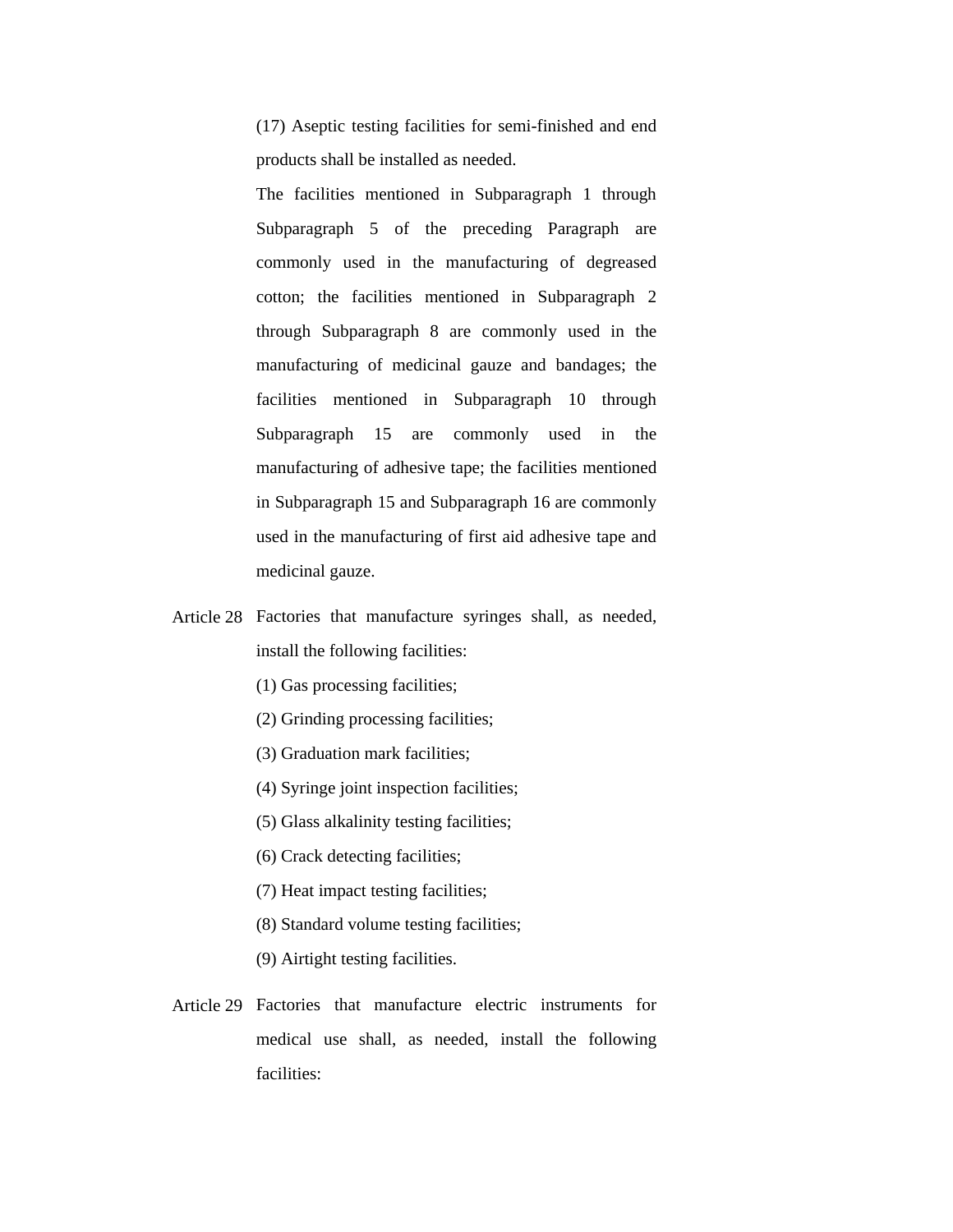- (1) Lathes;
- (2) Drilling machines;
- (3) Jacks;
- (4) Grinding machines or grinding wheels;
- (5) Electric facilities of 1/4 horsepower or greater;
- (6) Punching machines;
- (7) Power distribution panel for use in testing;
- (8) Voltage detectors;
- (9) Ohmmeters.
- Article 30 Factories that manufacture blood collection and blood transfusion devices (that incorporate plastic tubes) shall, as needed, install the following facilities:
	- (1) High-speed stirring facilities;
	- (2) Stir cooling facilities;
	- (3) Plastic pellet facilities;
	- (4) High-pressure steam sterilization facilities;
	- (5) High-frequency welding facilities;
	- (6) Water sterilization facilities;
	- (7) Aseptic operation rooms.
- Article 31 Factories that manufacture hypodermic needles shall, as

needed, install the following facilities:

- (1) Straight line facilities;
- (2) Grinding facilities;
- (3) Needle valve seat facilities;
- (4) Tightening facilities;
- (5) Bend testing facilities;
- (6) Flexibility testing devices;
- (7) Pull-out testing devices;